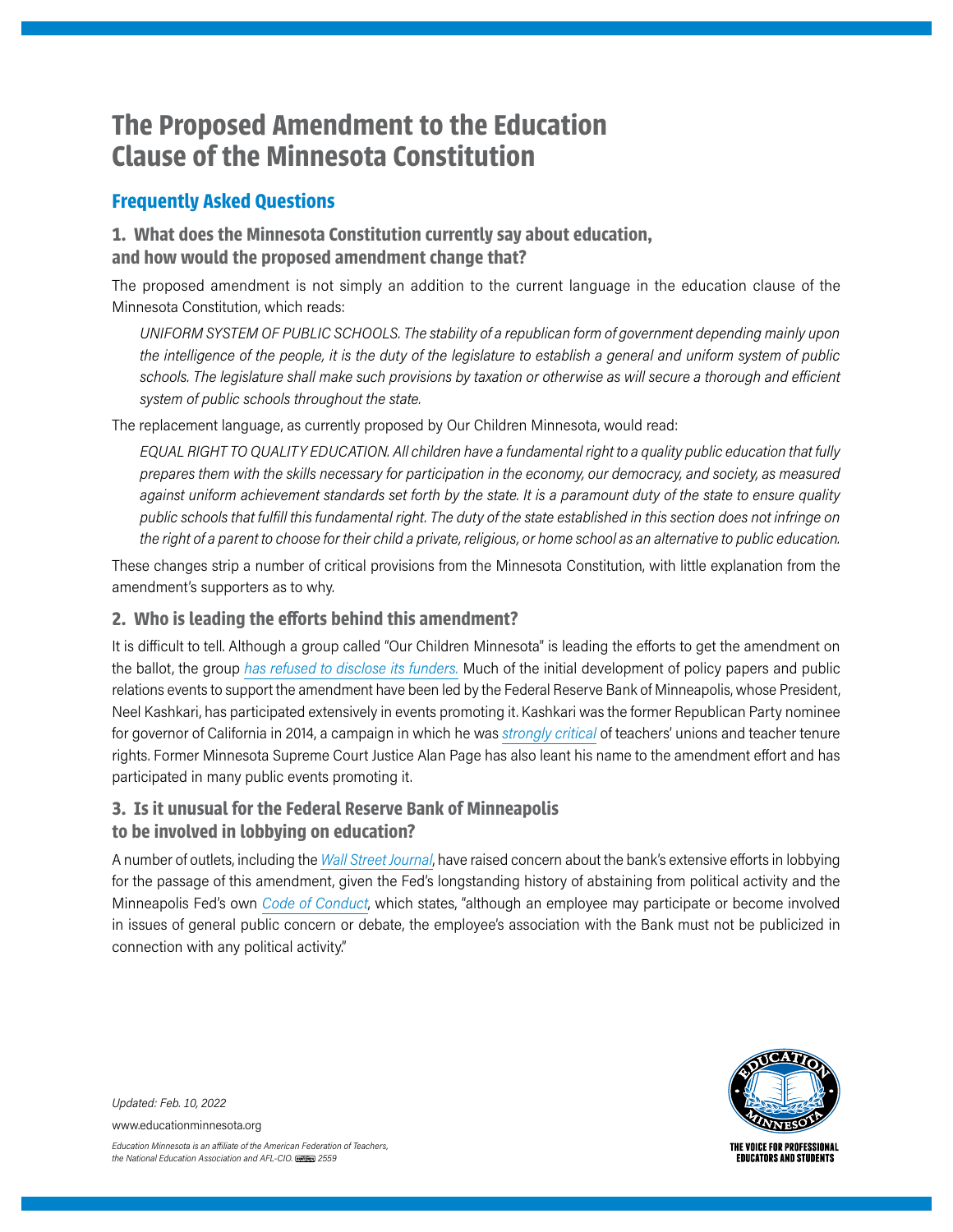#### **4. What other organizations besides Education Minnesota are opposed to this amendment?**

Among those opposed are a coalition of *[education and constitutional law scholars](https://edlawcenter.org/news/archives/other-states/education-experts-and-scholars-proposed-minnesota-constitutional-amendment-threatens-students%E2%80%99-rights.html)*, the Minnesota School Boards Association, the Minnesota AFL-CIO, Center of the American Experiment, the Minnesota Council on Latino Affairs, and Minneapolis Public Schools. The NAACP of Minnesota and the Dakotas wrote a *[letter](https://www.house.leg.state.mn.us/comm/docs/5pMFv5Q69UmBn7FrsUBIDw.pdf)* to the Minnesota Legislature expressing deep concerns with the amendment. The Minnesota Rural Education Association wrote a *[letter](https://www.mreavoice.org/wp-content/uploads/2020/02/MREA-Board-Observations-and-Questions-2-4-20.pdf)* to Kashkari and Justice Page outlining concerns and questions about the amendment, including the following statement: "To believe that public schools alone can close all achievement gaps is to put blinders on to the world we and our children, especially those not achieving, live in."

## **5. If not an amendment, what does Education Minnesota think the solutions are to the racial and economic disparities in Minnesota schools?**

The Legislature already has the ability to enact smart investments and policy changes that have a proven track record of reducing achievement disparities for BIPOC and economically disadvantaged students. Education Minnesota supports investing Minnesota's surplus in racially and economically integrated magnet schools, high-quality universal preschool, full-service community schools, increased mental health supports for students and educators and increasing recruitment and retention of BIPOC educators. See our full 2022 legislative agenda *[here](https://educationminnesota.org/wp-content/uploads/2021/07/2022_LegislativeAgenda.pdf)*. The amendment is a distraction from these proven solutions that the legislature can enact this year without any changes to constitutional language.

#### **6. Has the language in this amendment been added to any other state constitutions?**

The language providing that education is the state's "paramount duty" has been added to the Washington and Florida constitutions. However, Washington and Florida's constitutions both contain the uniformity clause that this amendment would eliminate from Minnesota's constitution. In addition, the *[Washington Constitution](https://law.justia.com/constitution/washington/constitution-9.html)* contains extensive language about education funding through taxation, and the *[Florida Constitution](https://edlawcenter.org/litigation/states/florida.html#:~:text=STATE%20CONSTITUTION,children%20residing%20within%20its%20borders.)* mandates class-size limits and free preschool for all four-year-olds in the state. To our knowledge, no state has defined quality education "as measured against uniform achievement standards" in their constitution, nor has any state eliminated the terms "general and uniform," "thorough and efficient" or the funding mechanism of "taxation" from their education clause.

#### **7. What is necessary for this amendment to appear on the ballot? When do the amendment's supporters intend for that to happen?**

To appear on the ballot in November 2022, the amendment must pass both the Minnesota House and Senate by a majority vote. Ballot measures to amend the Minnesota Constitution do not require the governor's signature.

## **8. Doesn't Education Minnesota believe all students deserve a high quality public education? If so, why is it opposed to putting it in our state's constitution?**

Education Minnesota absolutely believes all children deserve a high quality education; however, we do not believe that the current language is preventing that from happening. The Minnesota Supreme Court has already interpreted education as a fundamental right for every Minnesota student in *[Skeen v. State](https://law.justia.com/cases/minnesota/supreme-court/1993/c5-92-677-2.html)*, decided in 1993. In addition, the amendment seeks to define "quality" in a way that is quite narrow: "as measured against uniform achievement standards." After two years of promoting this amendment, its sponsors still haven't explained what those standards would be.

Whatever standards are developed, using them to measure whether the state is fulfilling a constitutional obligation is highly likely to increase reliance on high-stakes standardized testing, narrow school curricula, and punish schools, educators and students who need and deserve the most support. Delivering a quality public education to every child should be the goal of every school, district and state government, but educational quality cannot be reduced to a single test score or metric.